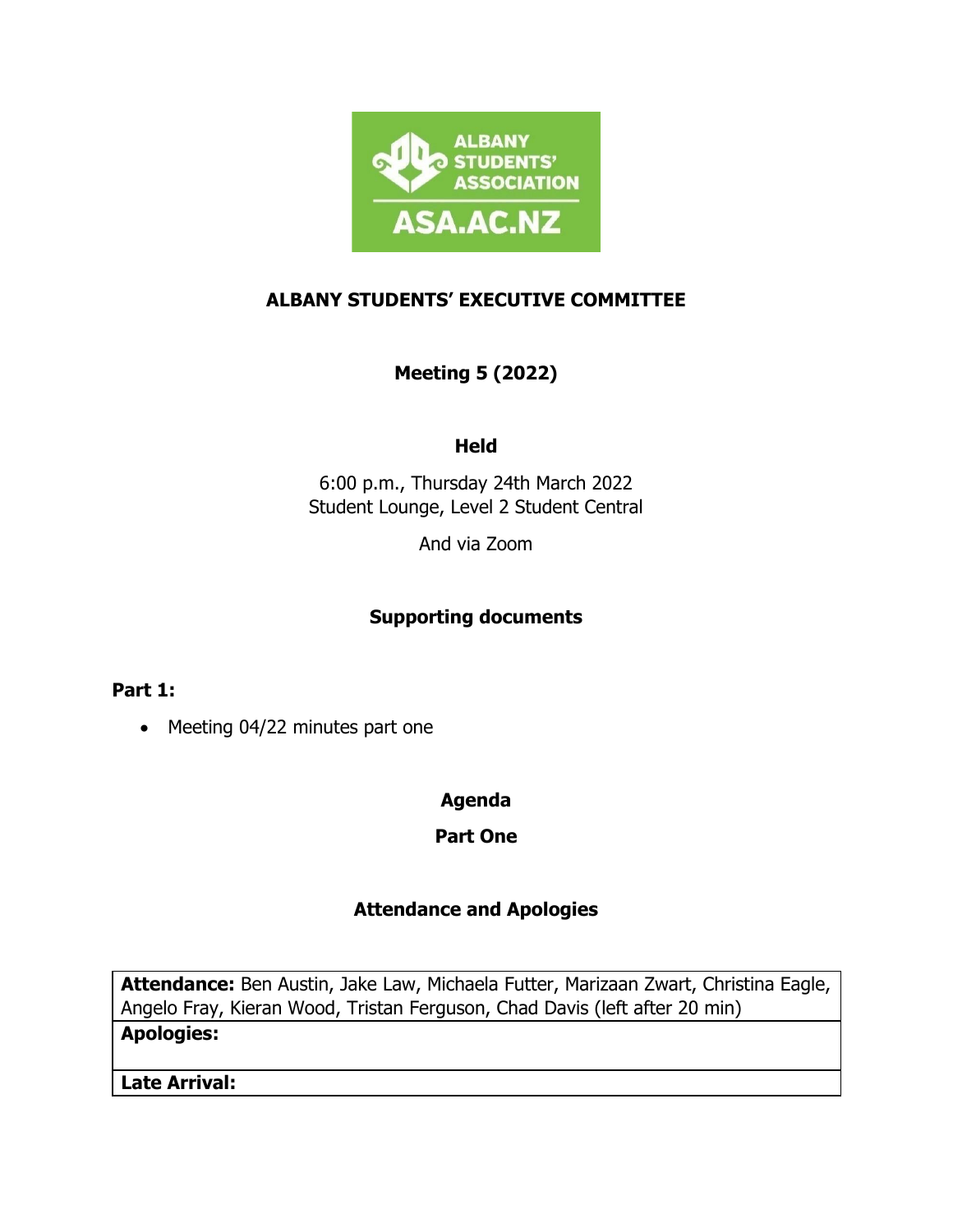# **1. Motion 01/05/2022**

"That the Albany Students' Association Inc. accept the meeting minutes for Thursday 10<sup>th</sup> March 2022 part one as a true and accurate record."

**Moved: Chair**

**Seconded: Ben**

**Carried: U**

## **2. Matters arising from the last meeting**

•

# **3. Motion 02/05/2022**

## **a. Verbal report: Co- President**

"That the Albany Students' Association Inc. Executive Committee accepts the verbal report of the Co-President, Michaela Futter, and approves that their honorarium of \$696 is paid until reapproval at the next executive meeting."

Meeting with Tee, organizing for Sex Quiz

Meetings for Thursdays in Black

Thursdays in Black Book event – Fairytales and Fairy Bread

Academic Board Meeting

Meeting with Mark Rainer (Manager Student Life Services), Marizaan, Angelo (Discussing new wellbeing officer roles) Meeting with MAPSA – first catch up of the year, discussing student issues, how can we support each other

Free Fares Meeting – petition submitted

Meeting with John Shimwell – discussing waste management issues raised by students

MUSAF Representation Review Questions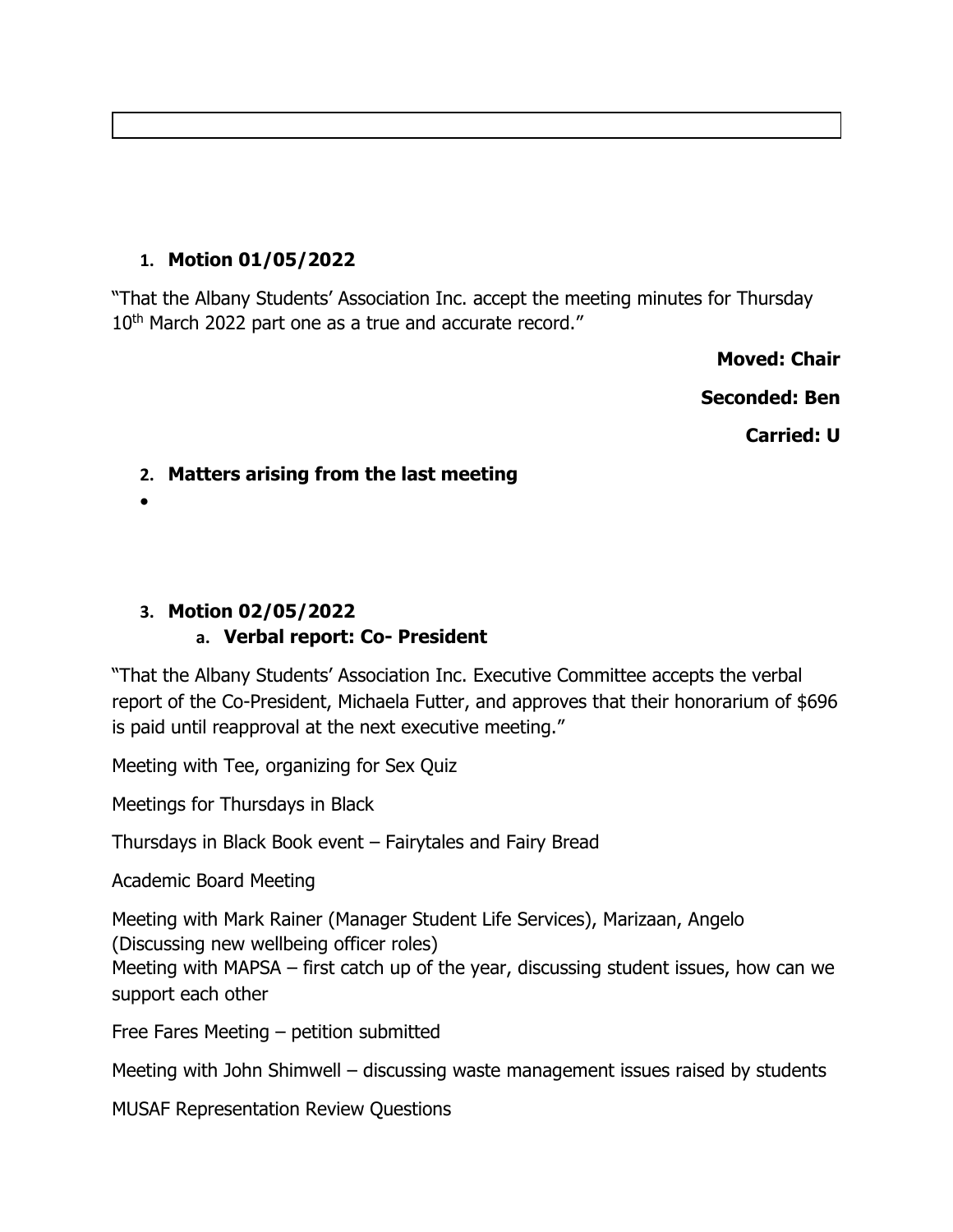Meeting with Jacqueline and Ben

Meeting with Jacalyn from Massey at Distance

Catch up with Marizaan – Discussing TIB, class advocates, NZUSA, period panel

Meeting with Women in Economics and Finance – planning pink ribbon breakfast for May

Meeting with Trudy Englebretsen – discussing MUSAF representation review

Reviewed Equivalence questions with Marizaan, Angelo and Jake

Performance Report with Jacqueline and Ben

Executive meeting reviewing and discussing MUSAF representation questions

 **Moved: Ben**

**Seconded: Marizaan**

**Abstentions: Michaela**

**Carried: U**

# **4. Motion 03/05/2022**

## **b. Verbal report: Co-President**

"That the Albany Students' Association Inc. Executive Committee accepts the verbal report of the Co-President, Ben Austin, and approves that their honorarium of \$217.50 is paid until reapproval at the next executive meeting."

MUSAF Board Meeting

Amy Heise COVID update

NZUSA National Council Meeting

Meeting with MAPSA – first catch up of the year, discussing student issues, how can we support each other

Meeting with Trudy Englebretsen – discussing MUSAF representation review

Meeting with Te Waka

Performance Report with Jacqueline and Michaela

Sex Quiz Event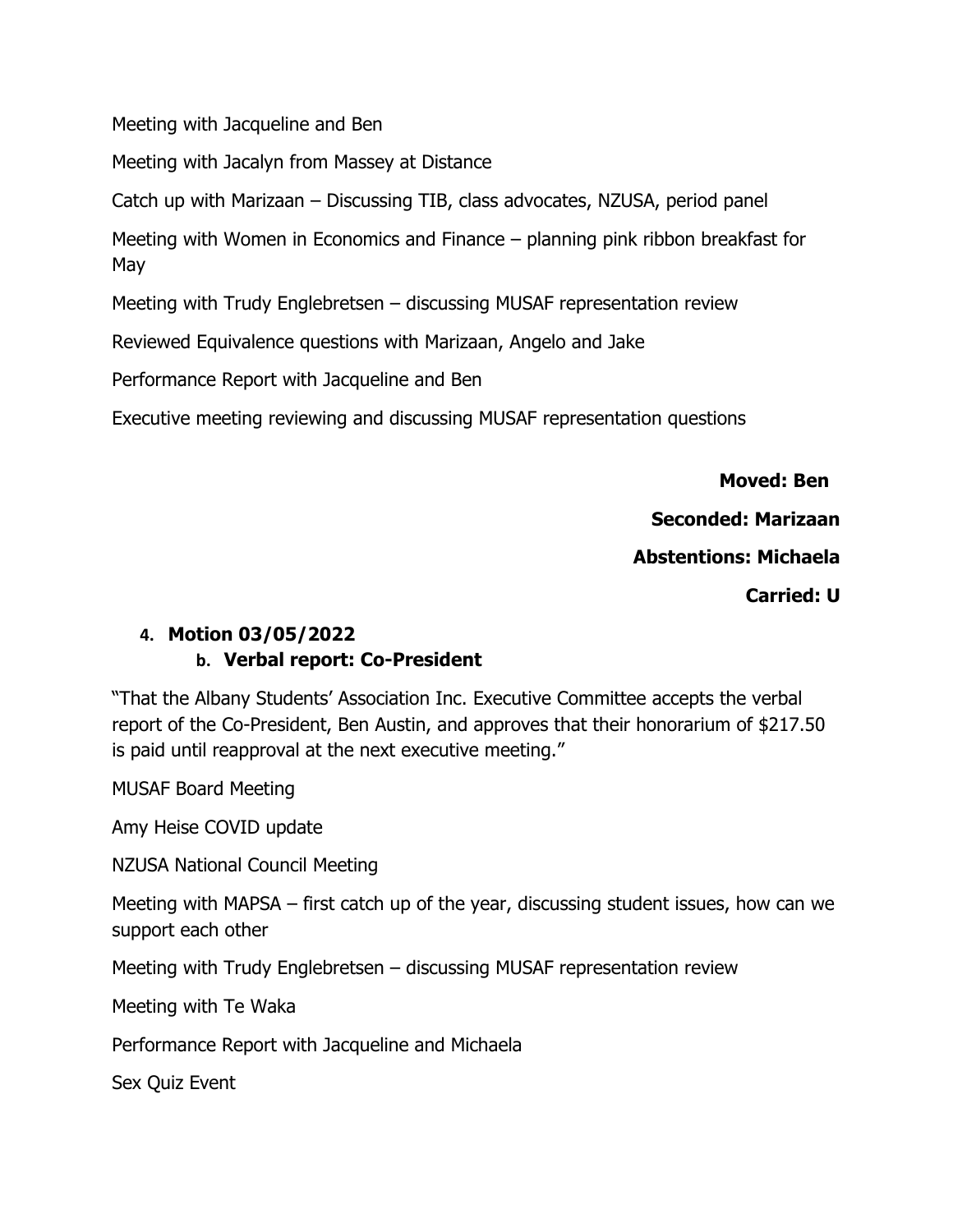Executive meeting reviewing and discussing MUSAF representation questions

**Moved: Chair Seconded: Angelo Abstentions: Ben Carried: U**

# **5. Motion 04/05/2022**

## **a. Verbal report: Vice President**

"That the Albany Students' Association Inc. Executive Committee accepts the verbal report of the Vice-President, Marizaan Zwart, and approves that their honorarium of \$393.75 is paid until reapproval at the next executive meeting."

Election sub-committee to decide how to proceed with by-election

Catch up with Tee, Kat, Michaela – operating of sex quiz

Reviewing documents for working group

Contacted NZ Blood to set up a blood drive on campus

Meeting with Eliza Melling (Sexual Harm Prevention) and Angelo – discussed upcoming events

Meeting about Thursdays in Black – preparing for the event

Meeting with Kristina Sokolova (Student Development Coordinator) and Angelo – introductions, strength training

Thursdays in Black Event – Fairytales and Fairy bread

Executive meeting reviewing and discussing MUSAF representation questions

Meeting with Trudy Englebretsen – discussing MUSAF representation review

Hui with National Disabled Students Association – how are Universities supporting our disabled students during COVID-19

Setting up meetings to discuss the ASA Ball 2022

Emails with manager of Event Cinemas to set up a regular ASA Movie night for students

Catch up with Angelo – discussed future events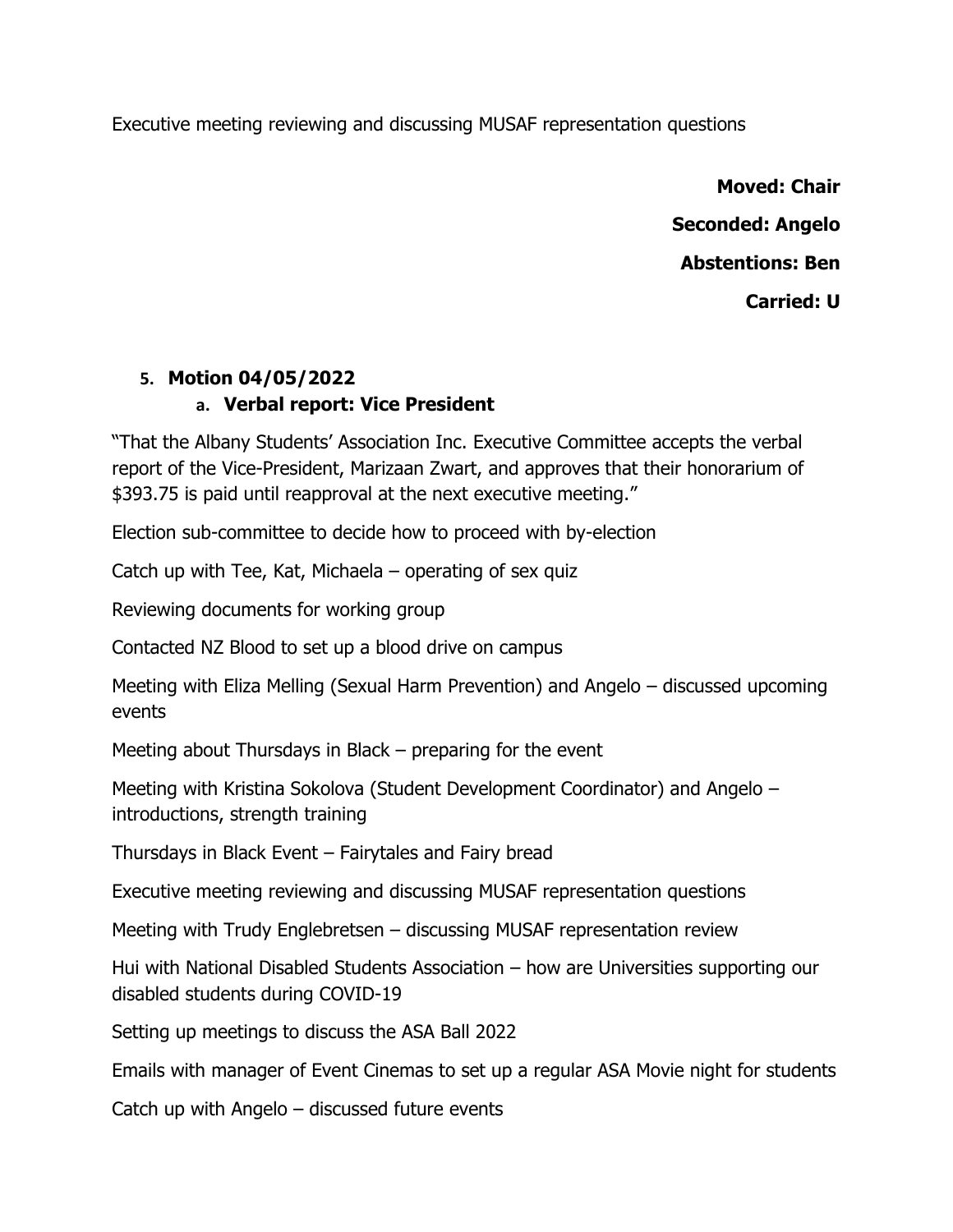Catch up with Michaela – Discussing TIB, class advocates, NZUSA, period panel

Meeting with Women in Economics and Finance – planning pink ribbon breakfast for May

**Moved: Chair**

**Seconded: Angelo**

**Abstentions: Marizaan**

**Carried: U**

## **6. Motion 05/05/2022**

## **a. Verbal report: Welfare Officer**

**"That the Albany Students' Association Inc. Executive Committee accepts the verbal report of the Welfare Officer, Angelo Fray, and approves that their honorarium of \$262.50 is paid until reapproval at the next executive meeting."**

Massive Magazine Column – asking students what to do with empty Ferg space

Meeting with Eliza Melling (Sexual Harm Prevention) and Marizaan – discussed upcoming events

MUSAF representation review questions

Meeting with MAPSA – first catch up of the year, discussing student issues, how can we support each other

Meeting with Mark Rainer – discussing wellbeing roles at Massey

Meeting with Kristina Sokolova (Student Development Coordinator) and Marizaan – introductions, strength training

Sex Quiz Event

Meeting with Trudy Englebretsen – discussing MUSAF representation review

Induction of Academic Committee

Looking into screen-printing club idea

Meeting with Marizaan – event ideas, engaging with students, committees, sex quiz

**Moved: Chair**

**Seconded: Ben**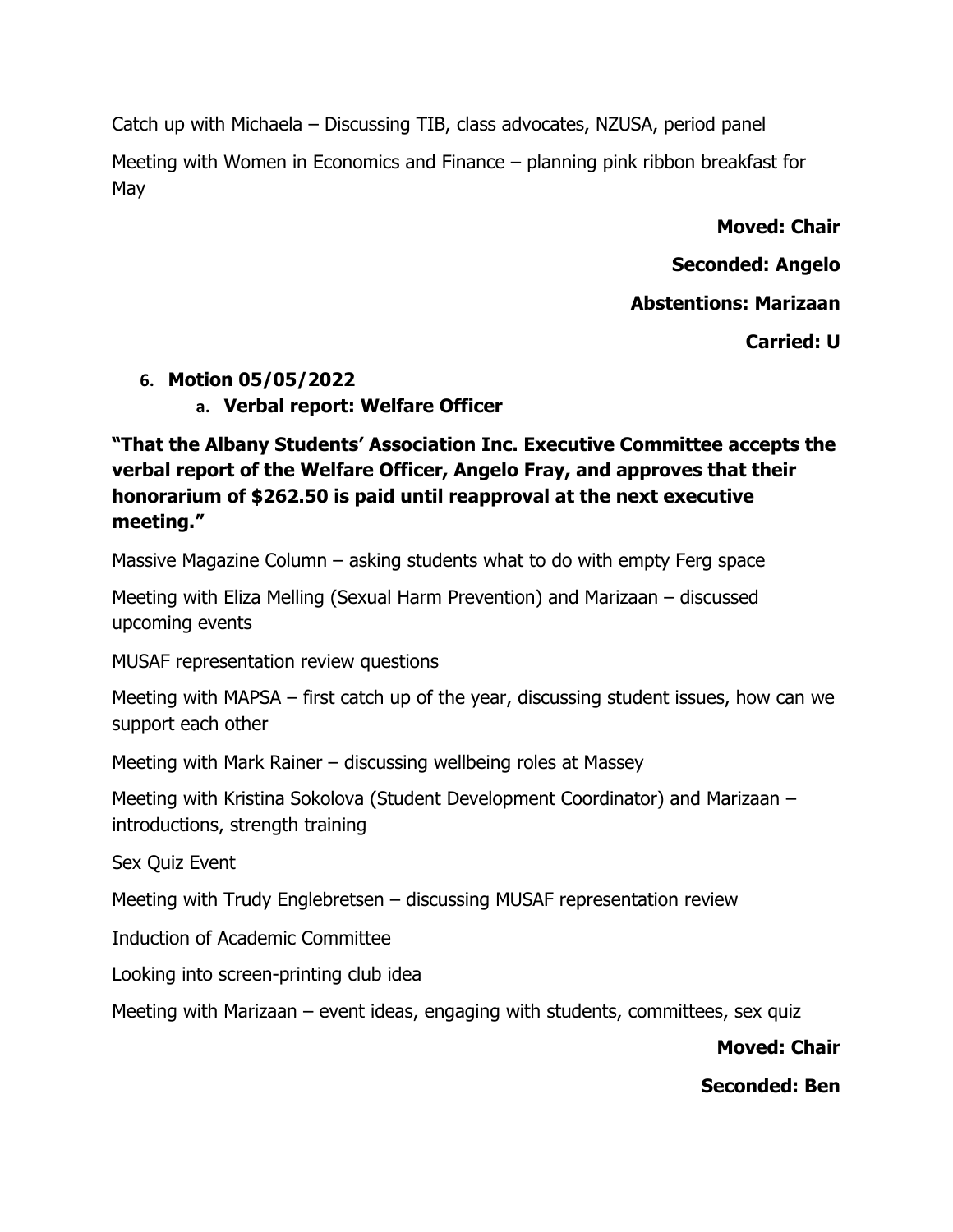## **Abstentions: Angelo**

#### **Carried: U**

#### **7. Motion 06/05/2022**

"That the Albany Students' Association Inc. Executive Committee approves incoming executive to take office on Monday 28<sup>th</sup> March 2022"

**Moved: Chair**

**Seconded: Ben**

**Carried: U**

#### **8. Motion 07/05/2022**

"That the Albany Students' Association Inc. Executive Committee accepts that as a result of the by election, Jake Law has been elected President and takes office on Monday 28<sup>th</sup> March 2022"

**Moved: Chair**

**Seconded: Angelo**

**Carried: U**

#### **9. Motion 08/05/2022**

"That the Albany Students' Association Inc. Executive Committee accepts that as a result of the by election, Tristan Ferguson has been elected Education Officer and takes office on Monday 28<sup>th</sup> March 2022"

**Moved: Chair**

**Seconded: Marizaan**

**Carried: U**

#### **10. Motion 09/05/2022**

"That the Albany Students' Association Inc. Executive Committee accepts that as a result of the by election, Michaela Futter has been elected Engagement Officer and takes office on Monday 28<sup>th</sup> March 2022"

**Moved: Ben**

**Seconded: Marizaan**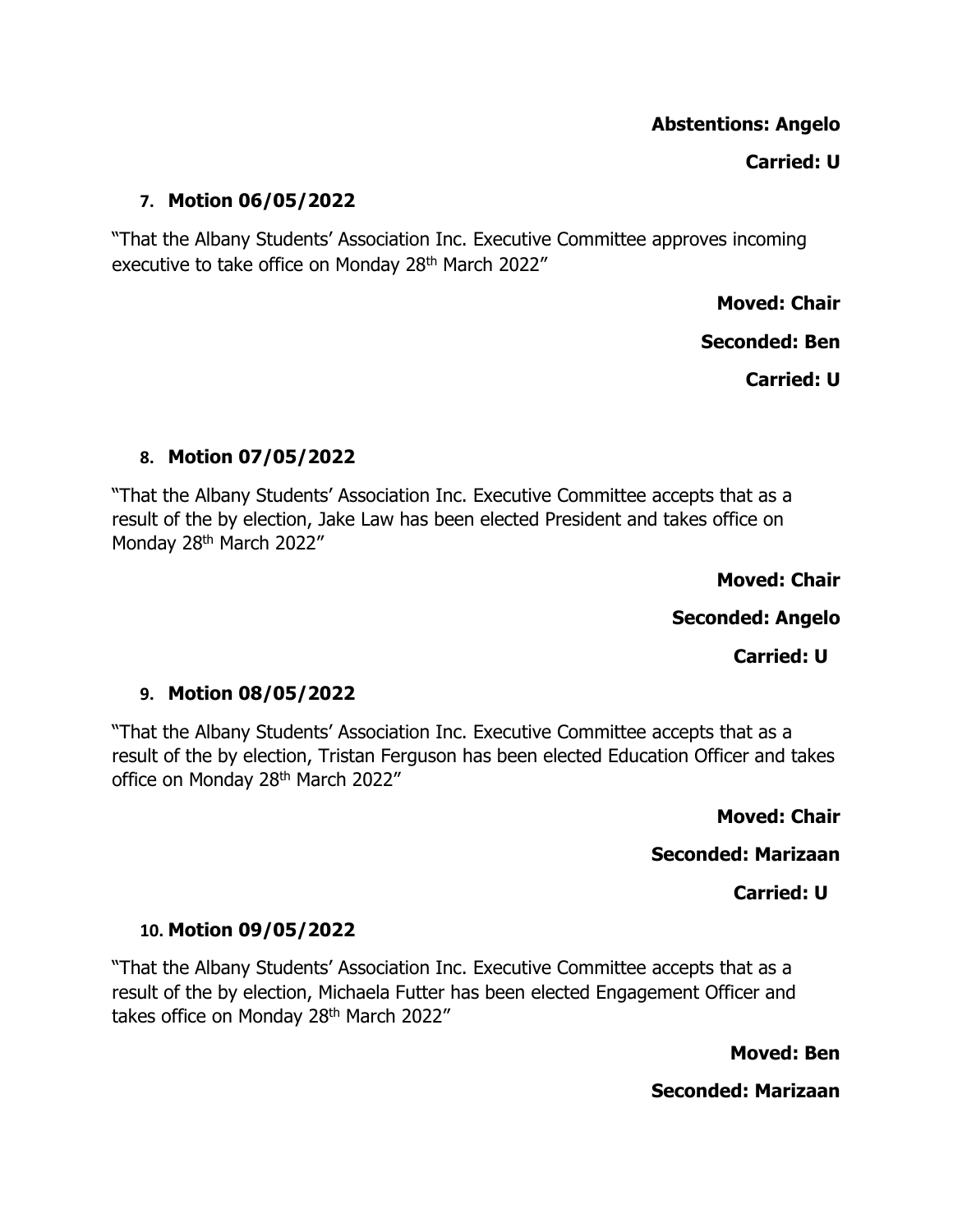## **Abstention: Michaela**

## **Carried: U**

## **11. Discussions**

- A) Covid
- Regulations easing
- AMESS raised if ASA keep Vaccine passes to enter events
- B) Regional Student Association Meetings
- Monthly catch up with fellow associations on Albany campus (Te Waka and MAPSA)
- C) Thursdays in Black merchandise for executives
- ASEC to send sizes to VP
- D) First Aid Training for executive team
- Tuesday  $19<sup>th</sup>$  April 8:30 to 5:30pm
- Thursday 21<sup>st</sup> April 8:30 to 5:30pm
- Saturday 23<sup>rd</sup> April 8:30 to 5:30pm
- Location: Apolo Medical Centre
- ASEC will look at dates and let VP know
- E) ASA Merch for executive team
- ASEC to confirm sizing and what type of merch they would prefer
- F) ASEC meeting schedule
- Thursday 5pm from Thursday 7<sup>th</sup> April 2022
- G) Executive training dates
- Ben will email training plan to ASEC
- ASEC to email schedule of mid semester break (when2meet survey to be sent out by VP)

## **12. Late Items for Part One**

- A) Sex Quiz Feedback
- Questions to be re-worded to include more inclusive language
- B) AMESS wanting to confirm ASA events
- AMESS easter egg hunt in week 6

#### **13. Moving into Part Two**